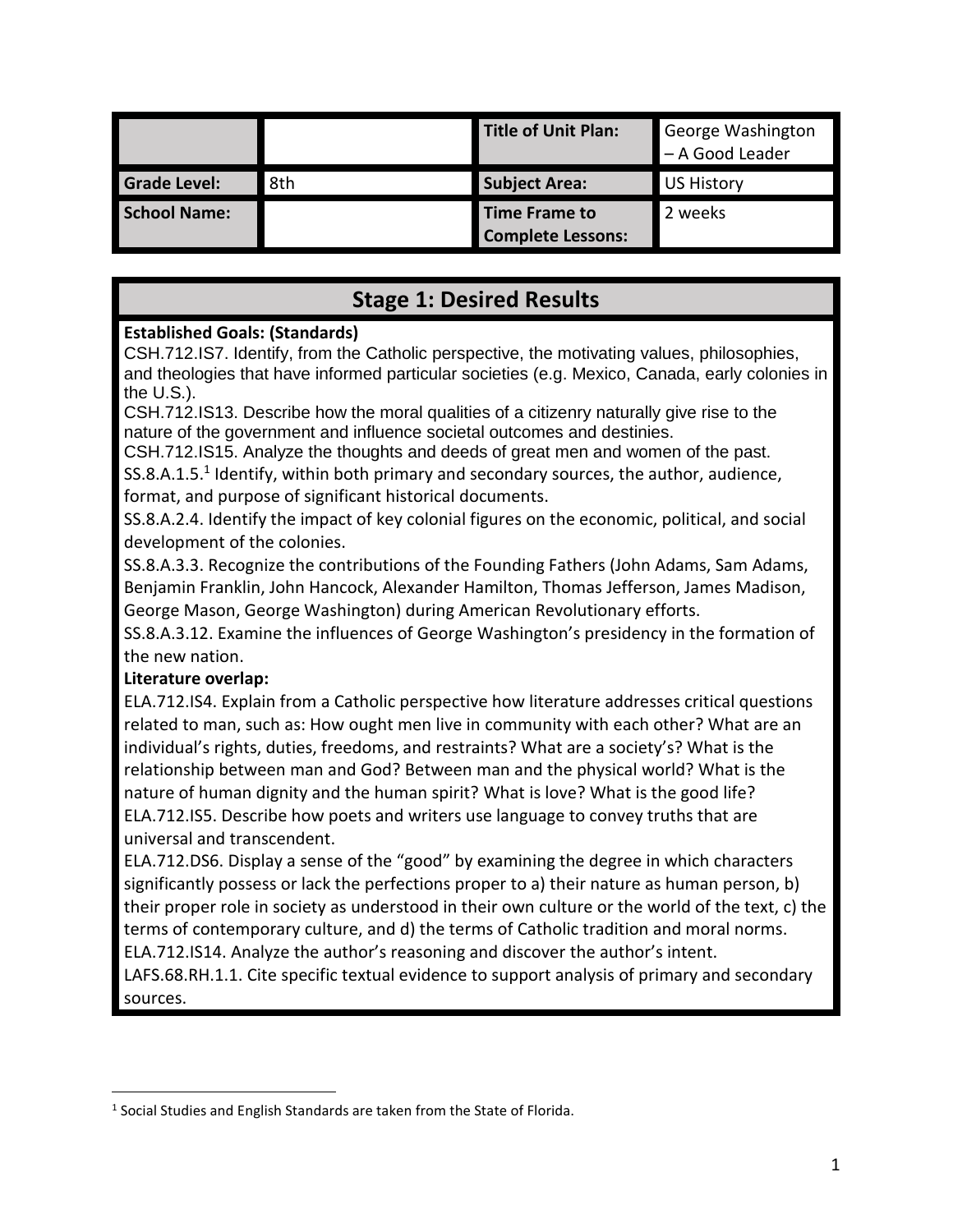LAFS.68.RH.1.2. Determine the central ideas or information of a primary or secondary source; provide an accurate summary of the source distinct from prior knowledge or opinions.

| <b>Understandings:</b>                                                                                        | <b>Essential Questions:</b>                                                                                    |
|---------------------------------------------------------------------------------------------------------------|----------------------------------------------------------------------------------------------------------------|
| TSW understand the definitions of Goodness<br>and be able to apply these definitions to<br>people and events. | Why is goodness important (in<br>$\bullet$<br>leaders, in decision-making, in<br>planning, for society, etc.)? |
| TSW understand how personal goodness<br>affects others.                                                       | What constitutes goodness in a<br>$\bullet$<br>leader?                                                         |
|                                                                                                               | How does being a good leader (a<br>$\bullet$<br>particular good) affect the common<br>good?                    |

#### **Students will know….**

TSW know the motivating values, philosophies, and theologies of the colonists and leaders that existed during the Revolutionary War and thereafter.

TSW know how the moral compass of the colonists (and George Washington) formed the expectations of the office of the President and the workings of the early government. TSW identify how George Washington uses specific language in his Inaugural Address to convey his acknowledgement and reliance on Divine Providence.

#### **Students will be able to…**

TSW be able to analyze and summarize primary (historical) and secondary documents citing specific evidence from the text.

| <b>Stage 2: Assessment Evidence</b>            |                                                  |  |  |
|------------------------------------------------|--------------------------------------------------|--|--|
| <b>Performance Task(s):</b>                    | <b>Other Evidence</b>                            |  |  |
| TSW write an essay summarizing the             | Formative:                                       |  |  |
| important points of George Washington's        | Note-taking during 17 min. History               |  |  |
| Inaugural Address including specific citations | video on George Washington:                      |  |  |
| from the document (Rubric).                    | Lessons in Leadership.                           |  |  |
|                                                | Qualities of a good leader worksheet.            |  |  |
|                                                | Group FAB4 Mat completion.                       |  |  |
|                                                | WebQuest worksheet.                              |  |  |
|                                                | Summative:                                       |  |  |
|                                                | Vocabulary words worksheet.                      |  |  |
|                                                | Excerpts from Washington's Farewell<br>$\bullet$ |  |  |
|                                                | Address of 1796 Worksheet.                       |  |  |
|                                                | Essay - "How well do you believe<br>$\bullet$    |  |  |
|                                                | George Washington fulfilled his role             |  |  |
|                                                | as a military leader and first                   |  |  |
|                                                | President? Cite specific examples of             |  |  |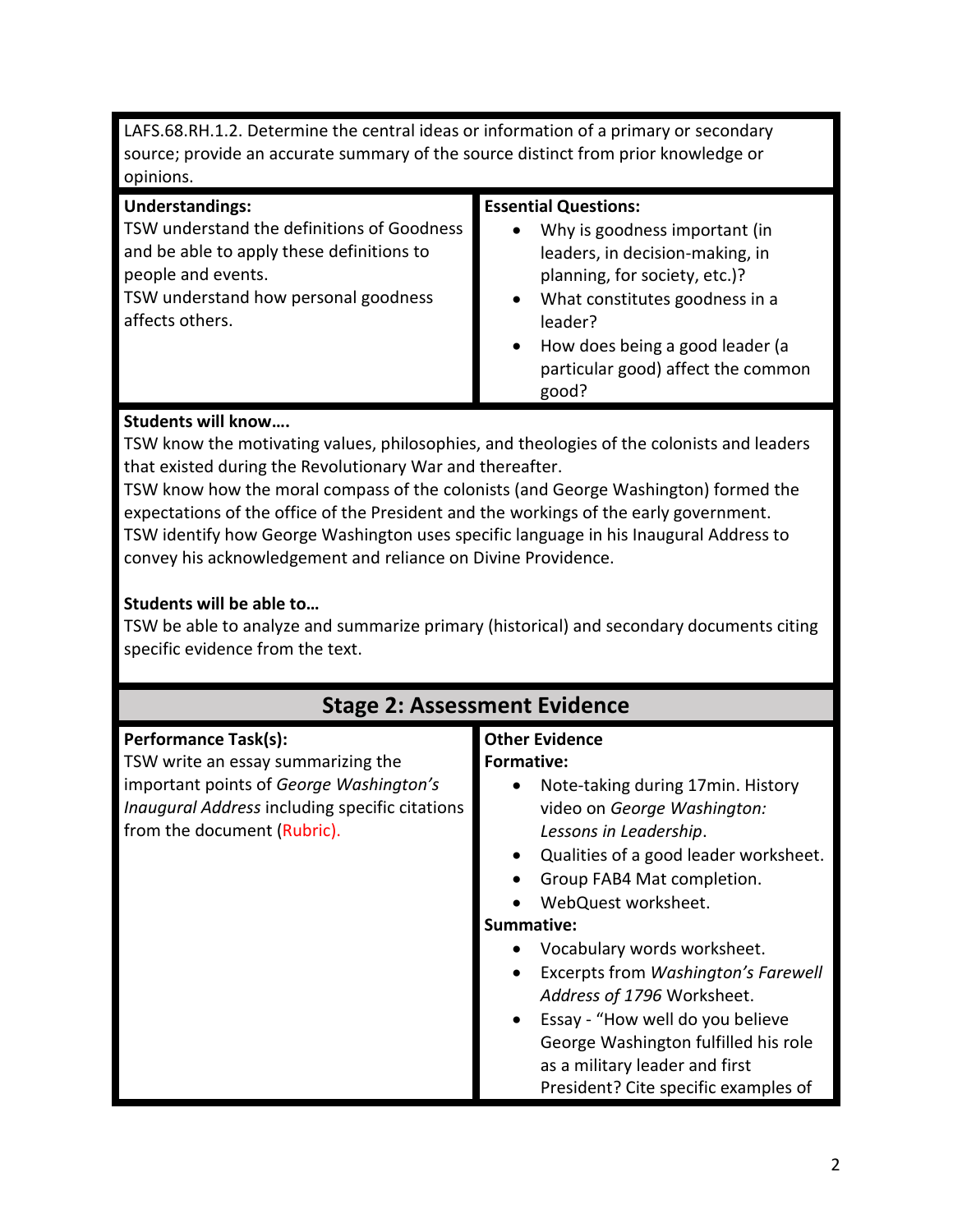Washington's influences on the formation of the new country."

# **Stage 3: Learning Plan**

#### **Learning Activities: Selected**

 $\overline{a}$ 

**Day 1:** Review the concept of Goodness<sup>2</sup> with students by using the quote, "The good is that which is, at any given moment, appropriate, fitting, and right in relation to the objective situation" (Caldecott, pg. 142). Goodness also incorporates purposefulness (something which fulfills that for which it was created; its nature, outcome, adherence to natural law, justice, and the common good. **(See Background information on Goodness).**

Brainstorm qualities of good leaders in general vs. military leadership. Discuss *Qualities of good military leaders according to Socrates.* Add other qualities as discussed and which are appropriate.

Watch History channel video *George Washington: Lessons in leadership* taking notes (formative assessment) on Washington's qualities of leadership **and** the parameters set for the Presidency. Add these to the *Qualities of good military leaders according to Socrates* sheet (summative assessment). **SS.8.A.3.12**

**Day 2 - 3:** Read Chapter 13, *Heights (1777)* pp. 113-122 from Flexner (see Student Resources) or a classroom textbook on the Battle of Trenton (Dec. 1776). Read *Washington describes victory at Trenton, New Jersey, December 27, 1776* (see Student Resources) and *A Woman's Witness of War* (See Student Resources). In a class guided discussion, or Socratic seminar, identify the author, intended audience, format and purpose of each document. Address some of the following questions, among others that might arise, citing textual evidence: How ought men live in community with each other? What are an individual's rights, duties, freedoms, and restraints? What are a society's? What is the relationship between man and God? Between man and the physical world? What is the nature of human dignity and the human spirit? What is love? What is the good life? Continue to review and add to the *Qualities of good military leaders* sheet. **SS8.A.1.5; LAFS.68.RH.1.1; CSH.712.IS5, IS13 & IS14; LAFS.68.RH.1.2.**

**Day 4:** Watch History Channel *George Washington* video and take notes (formative assessment) on formation of the office of the president.

Using FAB4 (Reciprocal Teaching) have students perform an initial read of *Washington's Inaugural Address 1789* using Predict, Clarify (words and phrases), Question, and Summarize. (See Teacher Resources for Reciprocal Teaching). Use FAB4 Mat (followed by Vocabulary Worksheet – homework) as formative assessment. Create bullet points while reading of Washington's main concerns (formative). **SS.8.3.12**

 $2$  If a lesson on Goodness has not been given, then use Day 1 to discuss the definitions and applications of Goodness.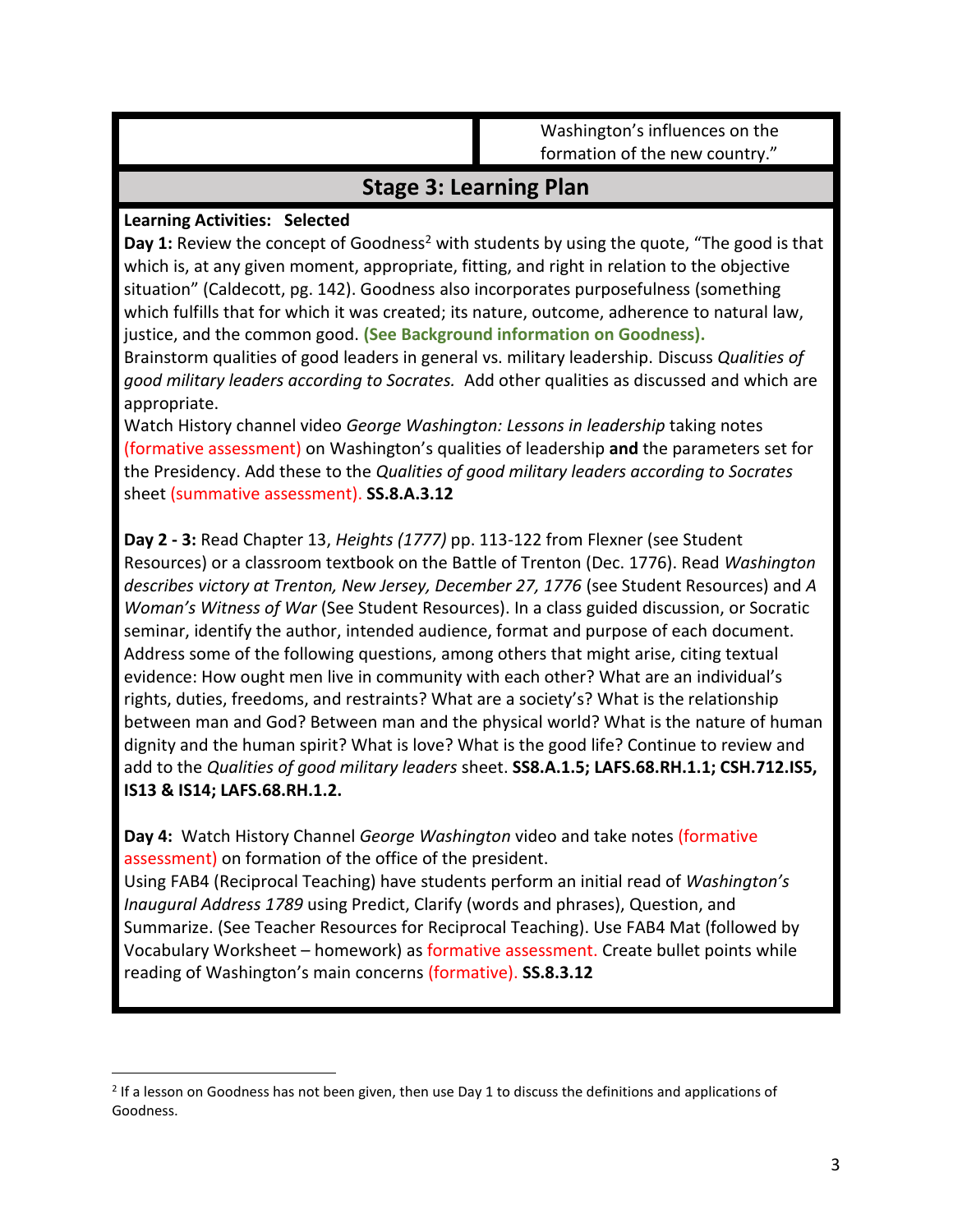**Day 5:** Whole class discussion and re-read of *Washington's Inaugural Address*. Analyze the author's reason & intent for writing the document and saying what he says: What does George Washington say about himself at the beginning, middle, and end of the Address? How does he bring the reader to an understanding of his reliance on the transcendent? Who does Washington call upon at the beginning and end of his Address? How does he view this entity? Who does George Washington attribute the success of the New Nation and new government to? What do the Framers of the Constitution and the early colonists believe about freedom and how is this evidenced in George Washington's Inaugural Address? Have students write a one-page narrative summary of George Washington's main points (summative).

#### **CSH.712.IS5,IS13,IS14; LAFS.68.RH.1.2**

**Day 6 - 7:** Read *From George Washington to David Humphreys, 20 July, 1791.* Identify the motivating values, philosophies, and theologies of the young country at this time. What were the economic, political, social concerns described by Washington? Use Socratic Seminar and provided worksheet (formative). **CSH.712.IS7; SS.8.A.3.12**

Perform a WebQuest search on [www.mountvernon.org](https://www.mountvernon.org/george-washington/the-first-president/) to find the contributions of George Washington in the area of politics, economics, and society. Add to worksheet (formative). **SS.8.A.3.3; SS.8.A.2.4**

**Day 8 - 9:** Review politics, economics, and society at the time before moving on to read *Excerpts from George Washington's Farewell Address* focusing on precedents set by him for the United States and have students complete the worksheet questions (formative assessment) using Think, Pair, Share. **SS.8.A.2.4; LAFS.68.RH.1.2**

**Day 10:** Read *Address from the Officers of the Virginia Regiment, 31 December 1758* and identify key leadership qualities of George Washington adding to the *Good Military Leader* worksheet. Review distinction between good leaders and military leaders. In small groups have students talk and reflect on whether these qualities of leadership are the same today as during Washington's time. Have them write a personal reflection on how they exhibit qualities of good leadership and the effect it has on those around them or on the community (formative). Students can then begin their essay (summative) using the definitions of goodness to reference the essential questions and to describe how well they believe George Washington fulfilled his role as a military leader and as the first President of the United States.

#### **Vocabulary and Definitions:**

- 1. **vicissitudes** a change of circumstances or fortune, typically one that is unwelcome or unpleasant.
- 2. **predilection** a preference or special liking for something; a bias in favor of something.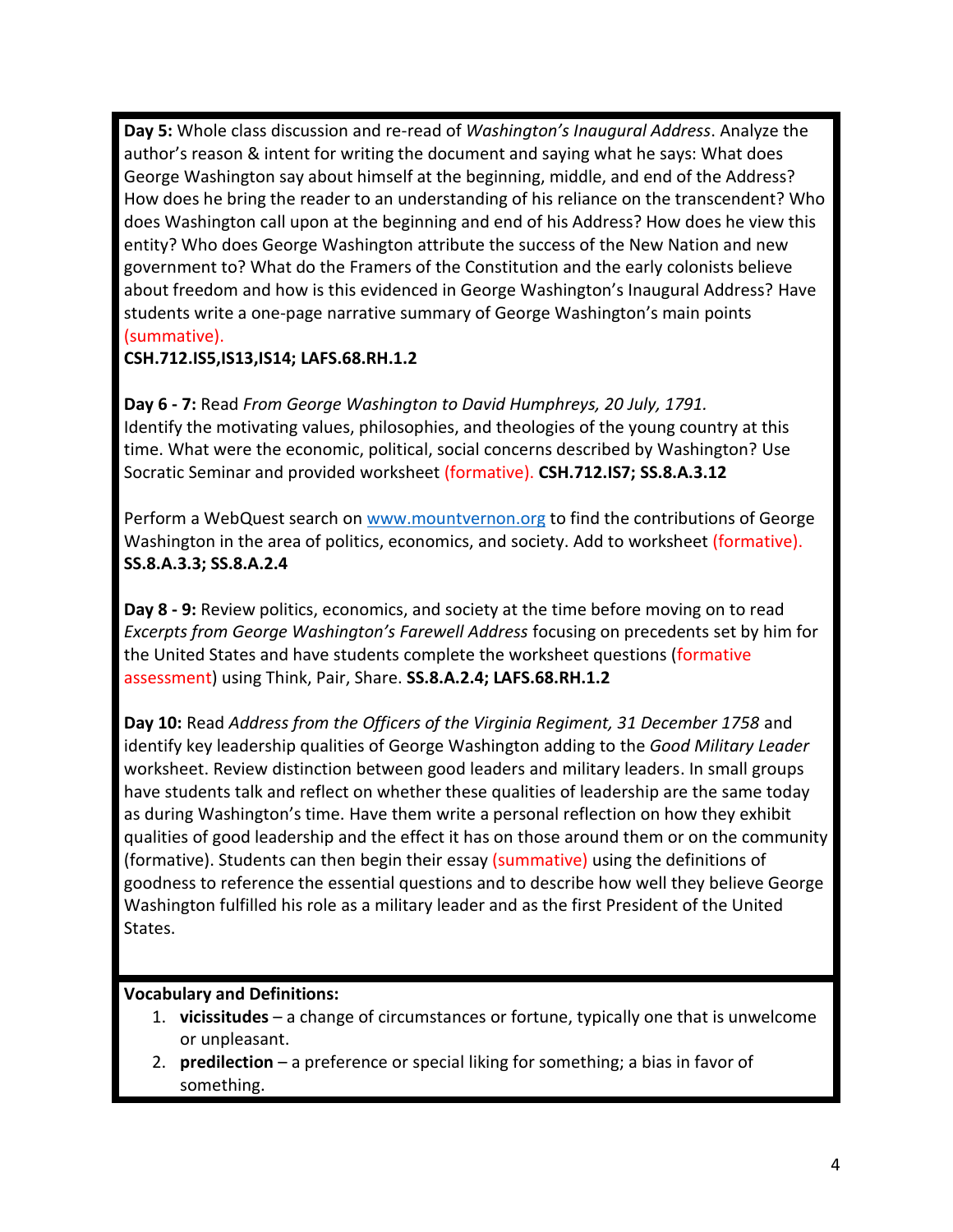- 3. **immutable**  unchanging over time or unable to be changed.
- 4. **despondence** depression of spirits from loss of courage or hope; dejection.
- 5. **palliated** make (a disease or its symptoms) less severe or unpleasant without removing the cause.
- 6. **supplications** the action of asking or begging for something earnestly or humbly.
- 7. **benediction** the utterance or bestowing of a blessing, especially at the end of a religious service.
- 8. **consecrate** make or declare (something, typically a church) sacred; dedicate formally to a religious or divine purpose.
- 9. **presage** (of an event) be a sign or warning that (something, typically something bad) will happen; an omen or portent.
- 10. **auspiciously** conducive to success; favorable.
- 11. **congenial** (of a person) pleasant because of a personality, qualities, or interests that are similar to one's own.
- 12. **actuate** cause (a machine or device) to operate.
- 13. **felicity** intense happiness; the ability to find appropriate expression for one's thoughts.
- 14. **propitious** giving or indicating a good chance of success; favorable.
- 15. **pecuniary** relating to or consisting of money.
- 16. **emoluments** a salary, fee, or profit from employment or office.
- 17. **benign** gentle; kindly.
- 18. **conspicuous** standing out so as to be clearly visible.
- 19. **demagogue** a leader who makes use of popular prejudices and false claims and promises in order to gain power

**Student Resources:**

[A woman's witness of war.](http://www.socialstudies.org/sites/default/files/publications/yl/1702/170205.pdf) [Address from the officers of the Virginia Regiment, 31 December 1758](https://founders.archives.gov/documents/Washington/02-06-02-0147)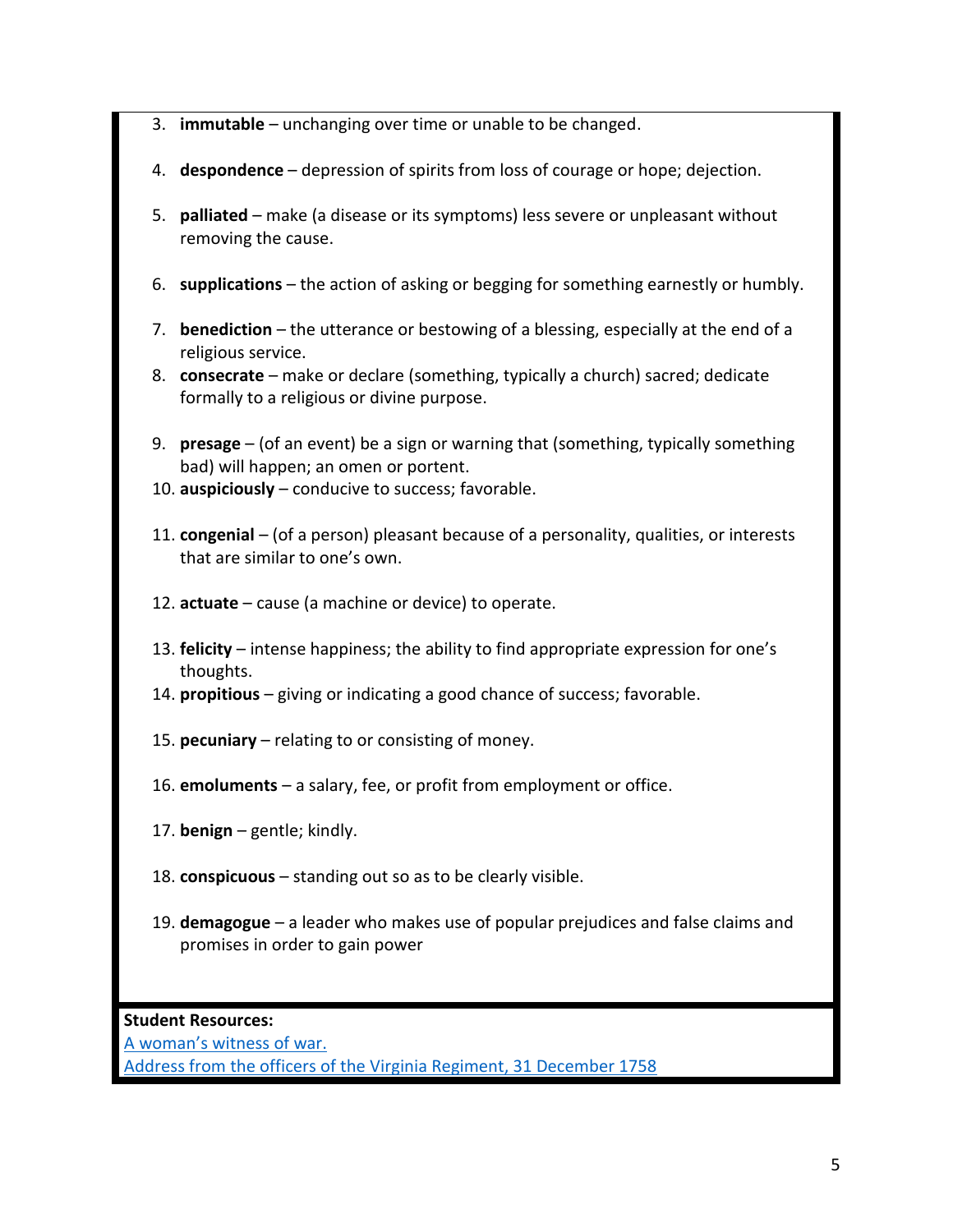Flexner, J. (1974). *Washington: The indispensable man.* Toronto, ON: Sterling Publishing. pp. 115-121.

[George Washington](https://www.history.com/topics/us-presidents/george-washington)

[George Washington: Lessons in leadership.](https://youtu.be/wwSHeAJ4zpU)

George [Washington](https://www.archives.gov/exhibits/american_originals/inaugtxt.html) to Congress, April 30, 1789, First Inaugural Address

George Washington to David [Humphreys,](https://founders.archives.gov/documents/Washington/05-08-02-0251) July 20, 1791

[The first President: George Washington. Mount Vernon.](https://www.mountvernon.org/george-washington/the-first-president/)

[Washington Describes Victory at Trenton, New Jersey, December 27, 1776](http://www.loc.gov/teachers/classroommaterials/presentationsandactivities/presentations/timeline/amrev/north/trenton.html)

**Teacher Resources:**

**Resources for Goodness**

Caldecott, S. (2012). *Beauty in the Word: Rethinking the foundations of education*. Tacoma, WA: Angelico Press.

[Classroom Strategies: Reciprocal Teaching.](http://www.adlit.org/strategies/19765/)

[Reciprocal Teaching.](http://www.readingeducator.com/strategies/reciprocal.htm)

**Cross - Curricular Connection** English (See Above)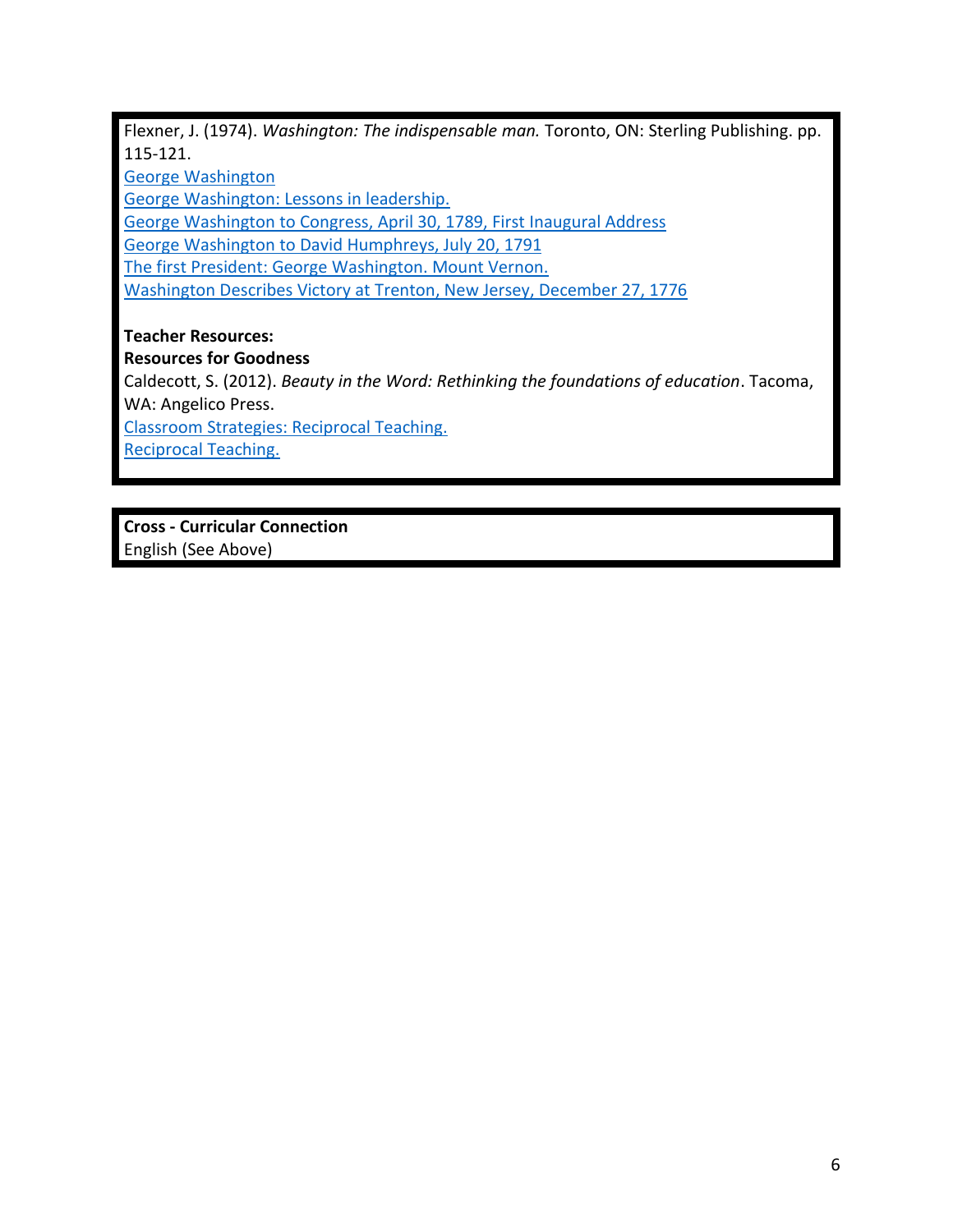# **Vocabulary Worksheet**

- 1. vicissitudes
- 2. predilection
- 3. immutable
- 4. despondence
- 5. palliated
- 6. supplications
- 7. benediction
- 8. consecrate
- 9. presage
- 10. auspiciously
- 11. congenial
- 12. actuate
- 13. felicity
- 14. propitious
- 15. pecuniary
- 16. emoluments
- 17. benign
- 18. conspicuous
- 19. demagogue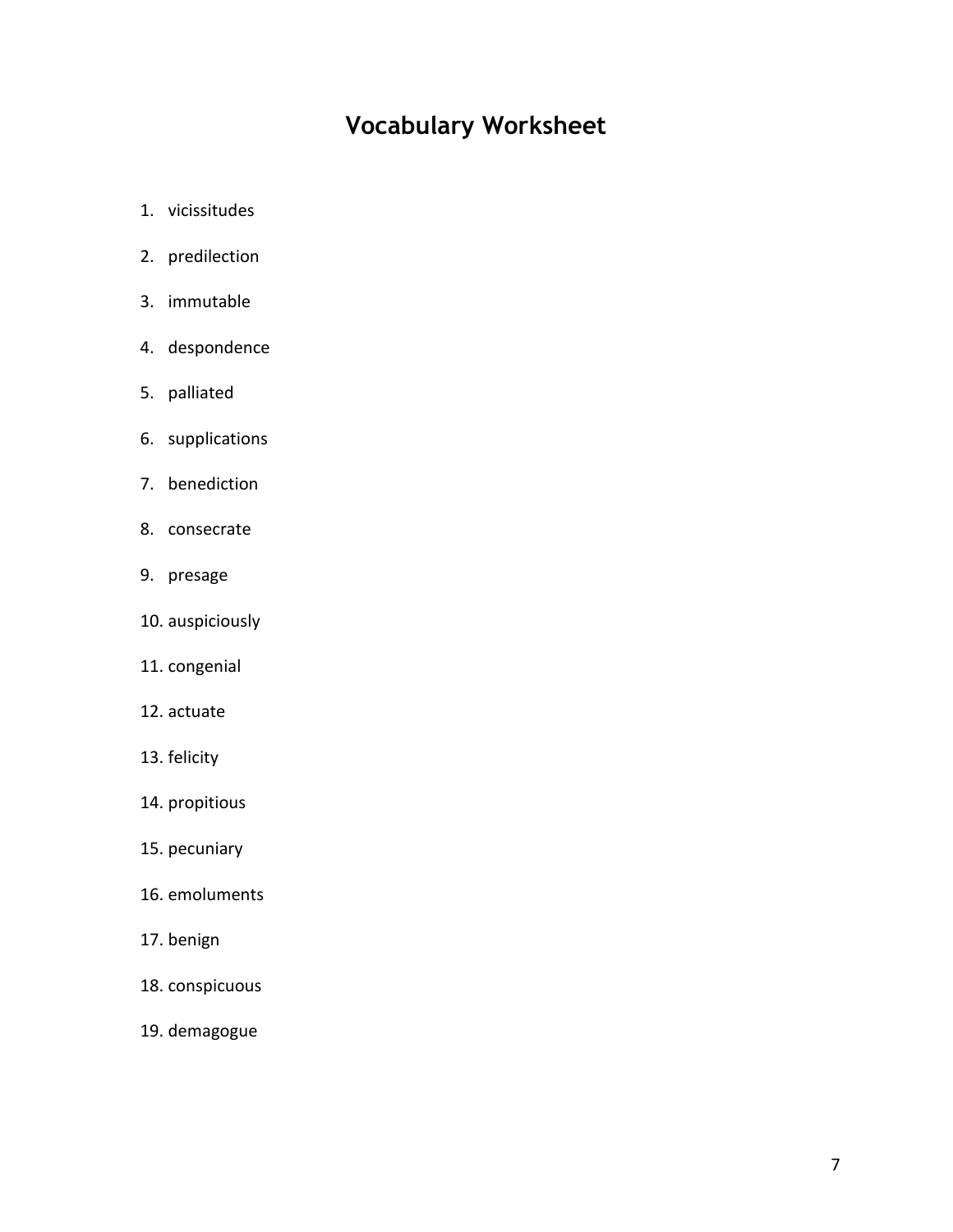# **Excerpts from Washington's Farewell Address of 1796<sup>3</sup>**

"In contemplating the causes which may disturb our Union, it occurs as a matter of serious concern, that any ground should have been furnished for characterizing parties by geographical discriminations, Northern and Southern, Atlantic and Western; whence designing men may endeavor to excite a belief that there is a real difference of local interests and views. One of the expedients of party to acquire influence, within particular districts, is to misrepresent the opinions and aims of other districts. You cannot shield yourselves too much against the jealousies and heart burnings which spring from these misrepresentations; they tend to render alien to each other those who ought to be bound together by fraternal affection....

- 1. What is the main idea of this first excerpt?
- 2. Interpret the phrase, "they tend to render alien to each other those who ought to be bound together by fraternal affection....":

"...I have already intimated to you the danger of parties in the State, with particular reference to the founding of them on geographical discriminations. Let me now take a more comprehensive view, and warn you in the most solemn manner against the baneful effects of the spirit of party generally...."

3. What is the main idea of this excerpt?

"The alternate domination of one faction over another, sharpened by the spirit of revenge, natural to party dissension, which in different ages and countries has perpetrated the most horrid enormities, is itself a frightful despotism... The disorders and miseries which result gradually incline the minds of men to seek security and repose in the absolute power of an individual ...." (Despotism: Total rule by one person; aka-Tyranny!)

4. Summarize President Washington's predictions on the effects of political parties.

"Promote then, as an object of primary importance, institutions for the general diffusion of knowledge. In proportion as the structure of a government gives force to public opinion, it is essential that public opinion should be enlightened. ..."

5. Summarize the main idea of this excerpt:

6. Why did George Washington feel that the general population needed to be educated?

 $\overline{a}$ <sup>3</sup> Adapted Fro[m http://www.dentonisd.org/cms/lib/TX21000245/Centricity/Domain/4034/](http://www.dentonisd.org/cms/lib/TX21000245/Centricity/Domain/4034/)

Washingtons%20Farewell%20excerpts.pdf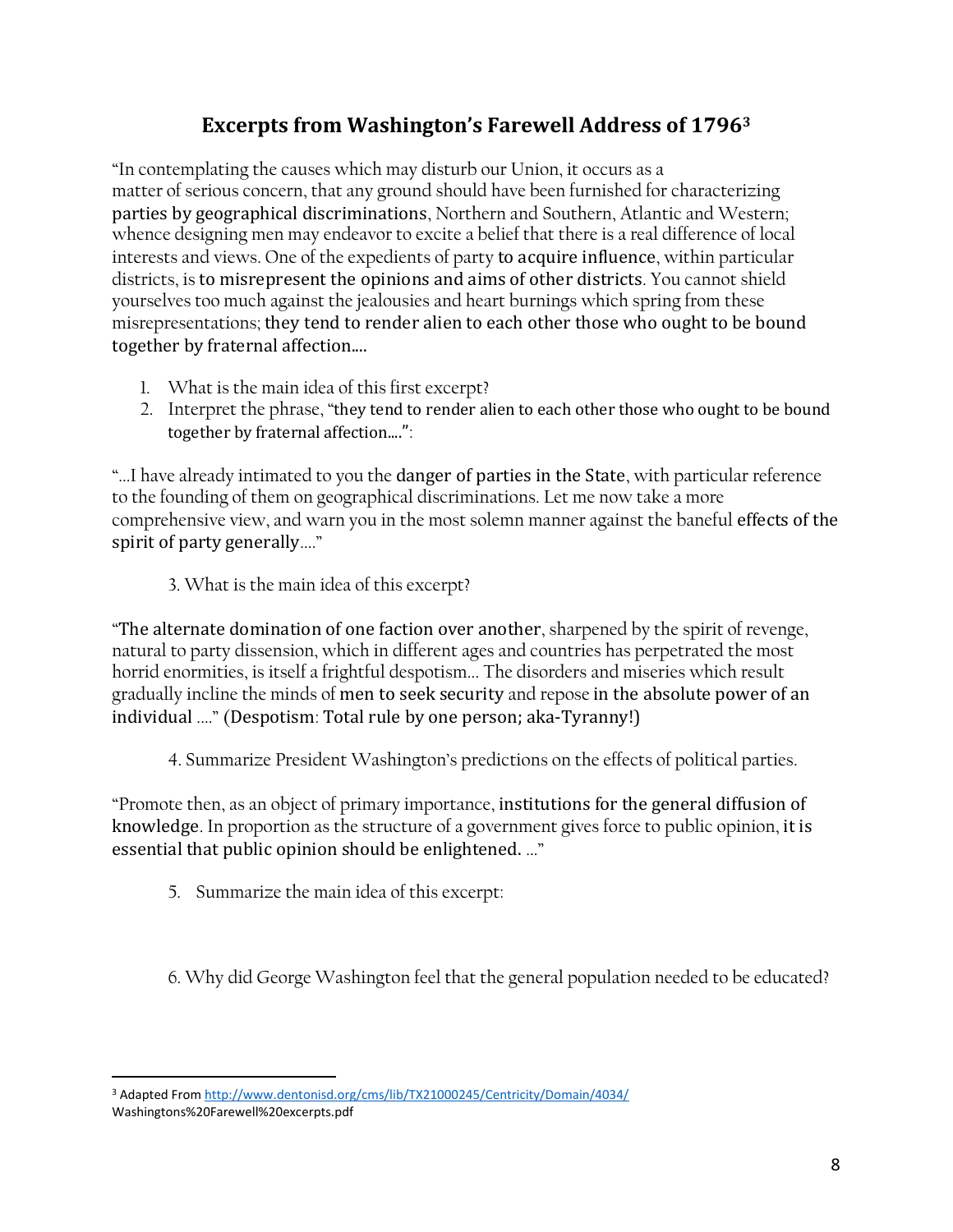"As a very important source of strength and security, cherish public credit. One method of preserving it is to use it as sparingly as possible, avoiding occasions of expense by cultivating peace, but remembering also that timely disbursements to prepare for danger frequently prevent much greater disbursements to repel it, avoiding likewise the accumulation of debt, not only by shunning occasions of expense, but by vigorous exertion in time of peace to discharge the debts which unavoidable wars may have occasioned, not ungenerously throwing upon posterity the burden which we ourselves ought to bear. ..." (Posterity: Future generations)

7. Identify President Washington's economic goals for the United States.

"Observe good faith and justice towards all nations; cultivate peace and harmony with all. ... The great rule of conduct for us in regard to foreign nations is in extending our commercial relations, to have with them as little political connection as possible. So far as we have already formed engagements, let them be fulfilled with perfect good faith."

8. Summarize the advice that George Washington gives to Americans regarding foreign nations.

Using the excerpts above, create a list of precedents that President Washington suggested for the United States and future Presidents:

9.

10.

11.

12.

13.

**Qualities of a Good Military Leader According to Socrates – George Washington**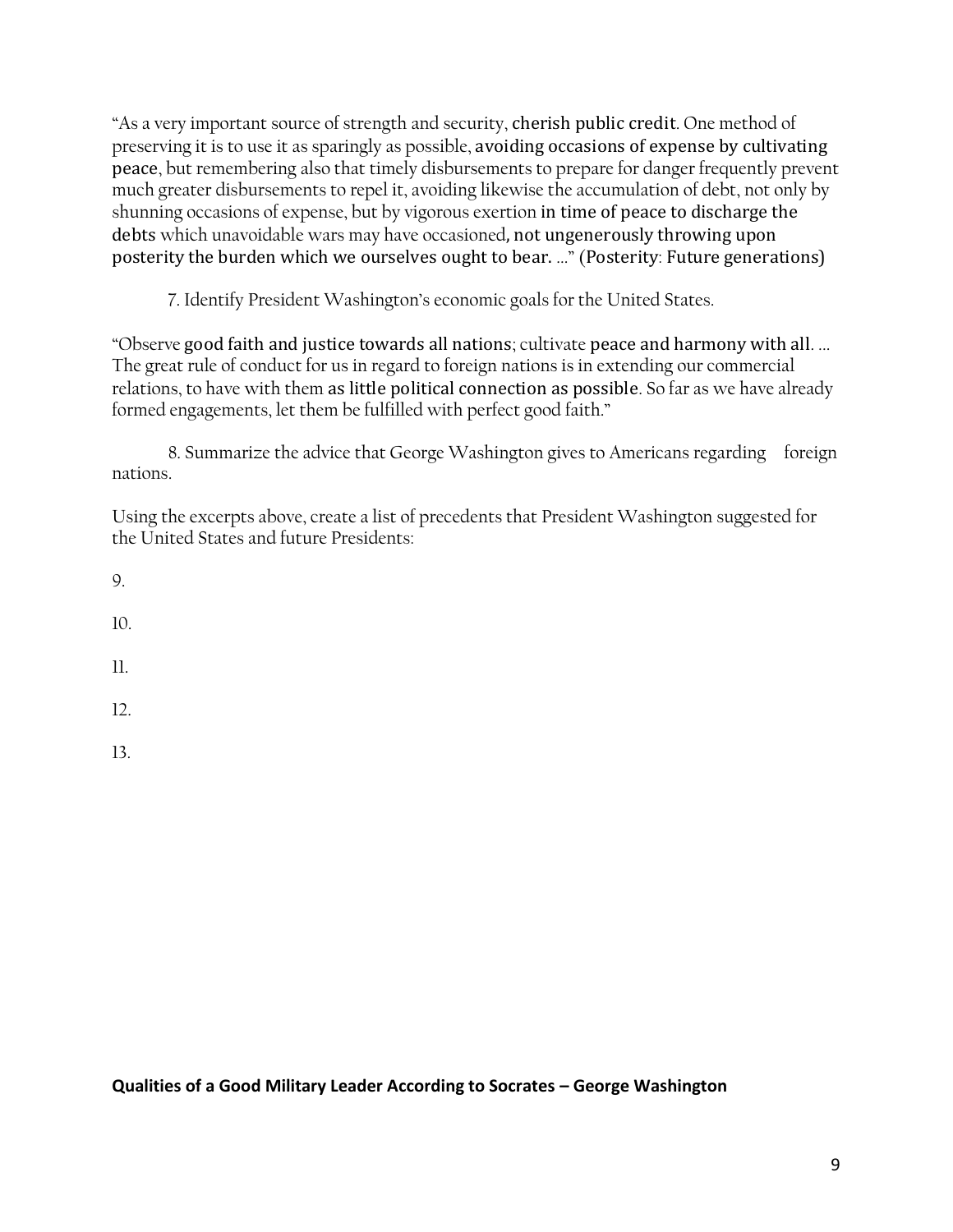Student Name \_\_\_\_\_\_\_\_\_\_\_\_\_\_\_\_\_\_\_\_\_\_\_\_\_\_\_\_\_\_\_\_\_\_\_\_\_\_

| <b>Qualities</b>          | Had<br><b>Experience</b><br>with<br>(Yes, No,<br>NA) | <b>Success</b><br>in<br>(Yes,<br>No,<br>N/A | <b>Failure</b><br>in<br>(Yes,<br>No,<br>N/A | Evidence with Citation (unless N/A) |
|---------------------------|------------------------------------------------------|---------------------------------------------|---------------------------------------------|-------------------------------------|
| <b>Tactics</b>            |                                                      |                                             |                                             |                                     |
| Furnishing                |                                                      |                                             |                                             |                                     |
| Equipment/Supplies        |                                                      |                                             |                                             |                                     |
| <b>Being Resourceful</b>  |                                                      |                                             |                                             |                                     |
| <b>Staying Active</b>     |                                                      |                                             |                                             |                                     |
| <b>Being Careful</b>      |                                                      |                                             |                                             |                                     |
| <b>Being Hardy</b>        |                                                      |                                             |                                             |                                     |
| <b>Being Quick-witted</b> |                                                      |                                             |                                             |                                     |
| <b>Being Gentle</b>       |                                                      |                                             |                                             |                                     |
| <b>Being Brutal</b>       |                                                      |                                             |                                             |                                     |
| <b>Being</b>              |                                                      |                                             |                                             |                                     |
| Straightforward           |                                                      |                                             |                                             |                                     |
| Being Designing,          |                                                      |                                             |                                             |                                     |
| (i.e., Scheming)          |                                                      |                                             |                                             |                                     |
| <b>Showing Caution</b>    |                                                      |                                             |                                             |                                     |
| Being Capable of          |                                                      |                                             |                                             |                                     |
| Surprise                  |                                                      |                                             |                                             |                                     |
| Being Lavish (i.e.,       |                                                      |                                             |                                             |                                     |
| Generous)                 |                                                      |                                             |                                             |                                     |
| <b>Being Rapacious</b>    |                                                      |                                             |                                             |                                     |
| (i.e., Going to any       |                                                      |                                             |                                             |                                     |
| length to get what        |                                                      |                                             |                                             |                                     |
| is needed)                |                                                      |                                             |                                             |                                     |
| <b>Being Lenient</b>      |                                                      |                                             |                                             |                                     |
| <b>Being Strict</b>       |                                                      |                                             |                                             |                                     |
| Defense                   |                                                      |                                             |                                             |                                     |
| Attack                    |                                                      |                                             |                                             |                                     |

… tactics … is only a small part of generalship. For a general must also be capable of furnishing military equipment and providing supplies for the men; he must be resourceful, active, careful, hardy and quick-witted; he must be both gentle and brutal, at once straightforward and designing, capable of both caution and surprise, lavish and rapacious, generous and mean, skilful in defense and attack; and there are many other qualifications, some natural, some acquired, that are necessary to one who would succeed as a general.

<sup>—</sup>Attributed to Socrates in *The Memorabilia* [\(3.1.5–3.1.6\)](http://www.perseus.tufts.edu/cgi-bin/ptext?lookup=Xen.+Mem.+3.1.1) by Xenophon on the EDSITEment resource The [Perseus](http://www.perseus.tufts.edu/) Digital [Library](http://www.perseus.tufts.edu/)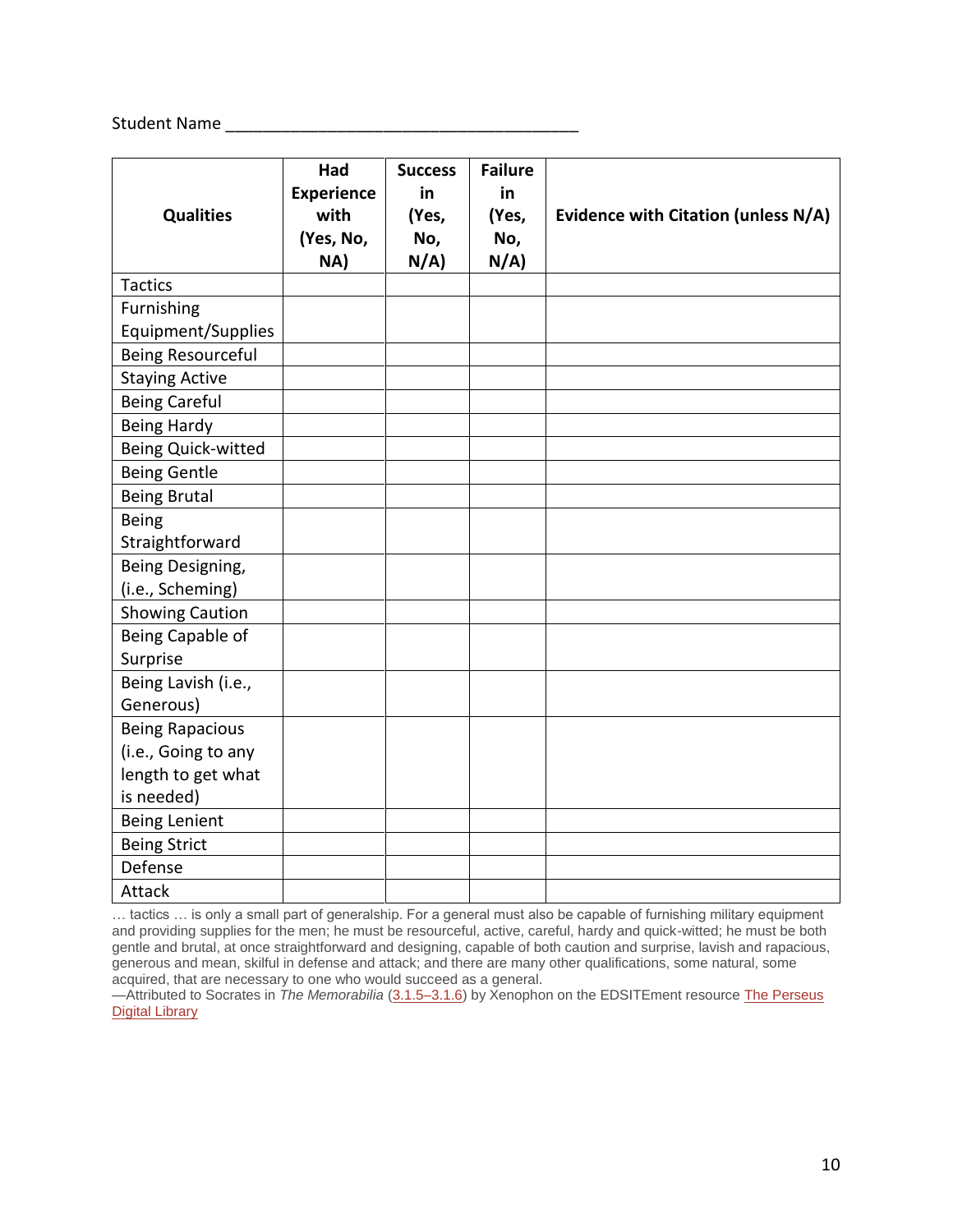

**Worksheet for Attitudes and Concerns of the Colonist during the Revolutionary War**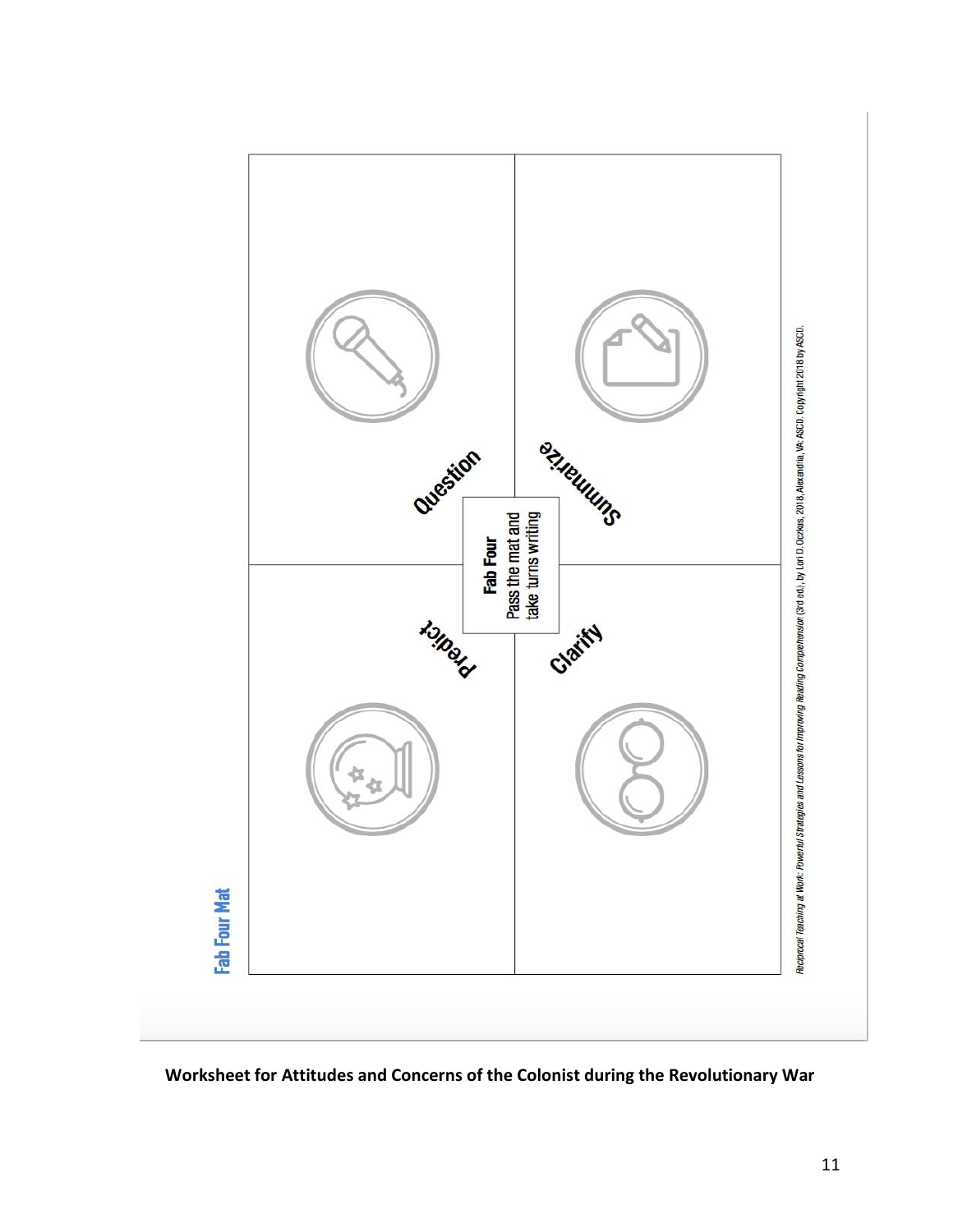| <b>Early Colonial</b><br>attitudes and<br>values | <b>From George Washington to</b><br><b>David Humphreys</b> | <b>WebQuest (cite source)</b><br>www.mountvernon.org |
|--------------------------------------------------|------------------------------------------------------------|------------------------------------------------------|
| Values                                           |                                                            |                                                      |
| Philosophies                                     |                                                            |                                                      |
| Theologies                                       |                                                            |                                                      |
| Economics                                        |                                                            |                                                      |
| Politics                                         |                                                            |                                                      |
| Society                                          |                                                            |                                                      |

## **Main Points of George Washington's Inaugural Address of 1789**  Grading Scale: 1 point for any of the following.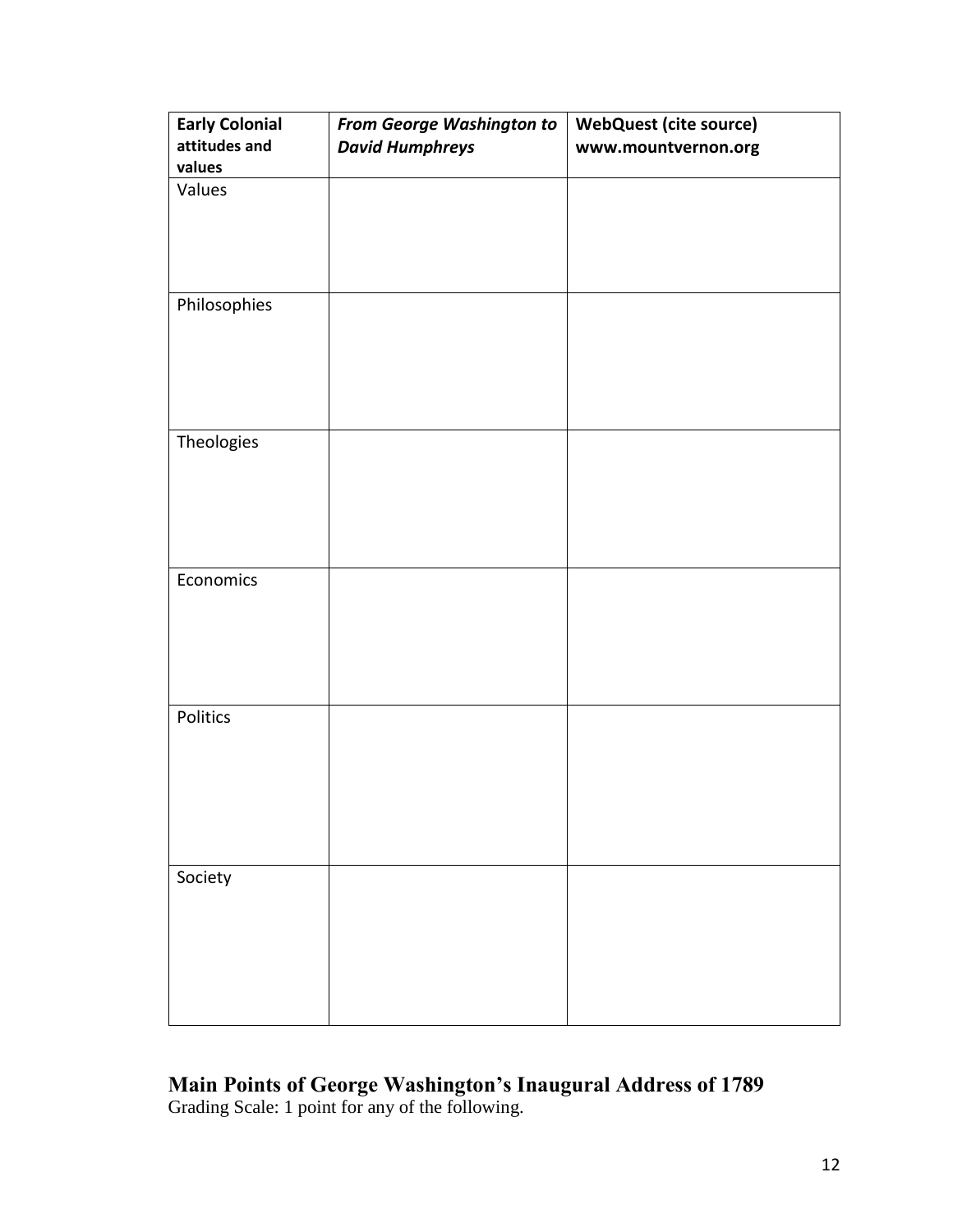- Fear of not being up to the task. Inadequacies.
- Acknowledgement and consecration to Divine Providence for the founding and guidance of the new country.
- Non-partisanship.
- Private morality is the foundation for National policy.
- Free government and its attributes will win the affections of the people and respect of the world.
- Relationship between virtue and happiness; duty and advantage; honest and magnanimous policy will generate public prosperity and felicity.
- The nation cannot disregard the eternal rules of order and right, which Heaven itself has ordained, to remain in the Lord's favor.
- This type of Republican government is an experiment.
- Working with the new government leaders to discern what is right for the public good.
- Declined a salary except that which is limited to his actual expenses.

| <b>Features</b>     | 4 - Expert                               | 3 - Accomplished                        | 2 - Capable                       | 1 - Beginner                          |
|---------------------|------------------------------------------|-----------------------------------------|-----------------------------------|---------------------------------------|
| <b>Content (See</b> | 7-10 main points                         | 5-6 main points                         | 3-4 main points                   | 0-2 main points                       |
| main points)        |                                          |                                         |                                   |                                       |
| <b>Text</b>         | Includes 7-10                            | Includes 5-6                            | Includes 3-4                      | Includes 0 -1                         |
| references          | textual references.                      | textual references.                     | textual references.               | textual references.                   |
| Style &             | Writing is smooth,                       | Sentences are                           | Lacks creativity                  | Writing is                            |
| <b>Voice</b>        | coherent, and                            | varied and                              | and focus.                        | confusing, hard to                    |
|                     | consistent with                          | inconsistent with                       | Unrelated word                    | follow. Contains                      |
|                     | central idea.                            | central idea,                           | choice to central                 | fragments and/or                      |
|                     | Sentences are strong                     | vocabulary and<br>word choices.         | idea. Diction is<br>inconsistent. | run-on sentences.                     |
|                     | and expressive with<br>varied structure, |                                         |                                   | Inappropriate<br>diction.             |
|                     | Diction is                               |                                         |                                   |                                       |
|                     | consistent, and                          |                                         |                                   |                                       |
|                     | words well chosen.                       |                                         |                                   |                                       |
| Organization        | Essay is logically                       | Essay somewhat                          | Central point and                 | Ideas were                            |
|                     | organized and well-                      | digresses from the                      | flow of essay is                  | unorganized and                       |
|                     | structured,                              | central idea; ideas                     | lost; lacks                       | vague; no                             |
|                     | displaying a                             | do not logically                        | organization and                  | particular flow                       |
|                     | beginning, body,                         | follow each other.                      | continuity.                       | was followed.                         |
|                     | and a conclusion.<br>Critical thinking   |                                         |                                   |                                       |
|                     | skills are evident.                      |                                         |                                   |                                       |
| <b>Grammar</b>      | Written work has no                      | Written work is                         | Written work has                  | Written work has                      |
| usage $\&$          | errors in word                           | relatively free of                      | several errors in                 | serious and                           |
| <b>Mechanics</b>    | selection and use,                       | errors in word                          | word selection                    | persistent errors                     |
|                     | sentence structure,                      | selection and use,                      | and use, sentence                 | in word selection                     |
|                     | spelling,                                | sentence structure,                     | structure, spelling,              | and use, sentence                     |
|                     | punctuation, and                         | spelling,                               | punctuation, and                  | structure,                            |
|                     | capitalization.                          | punctuation, and<br>capitalization (1-2 | capitalization, (3-<br>6 errors). | spelling,                             |
|                     |                                          | errors).                                |                                   | punctuation, and<br>capitalization (7 |
|                     |                                          |                                         |                                   | or more errors).                      |
| <b>Totals</b>       |                                          |                                         |                                   |                                       |

#### **Informal Essay**

**Background Information on Goodness**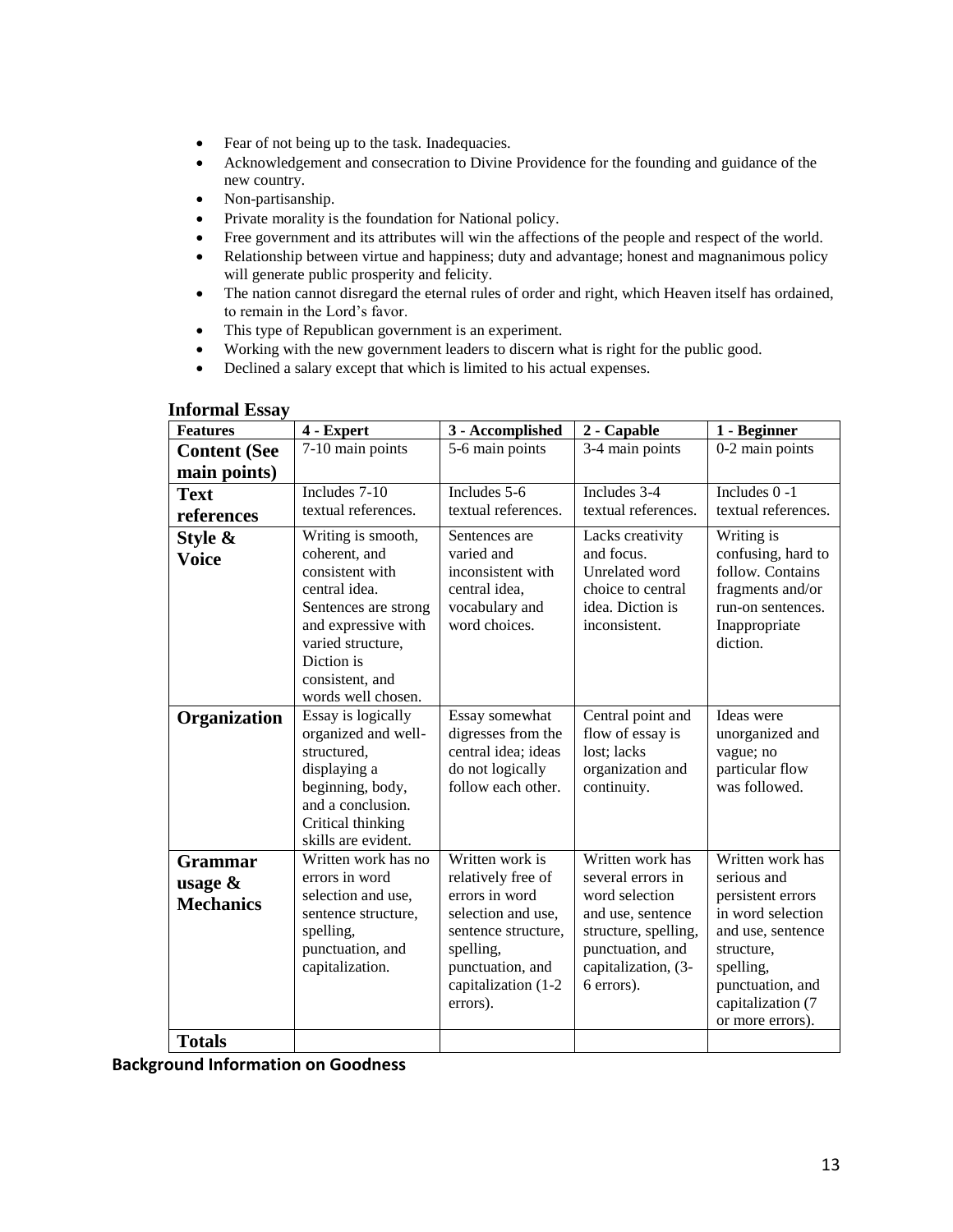Goodness is one of the five transcendentals or "attributes of being" known to all men everywhere for all time. The transcendentals are truth, beauty, love, and unity or perfect being. These attributes form the basis for philosophical questions<sup>4</sup> teachers can use to go "deeper and broader" into discussions about any concept or discipline.

There are many different aspects of Goodness, but the first that usually comes to mind is goodness from the moral perspective which includes the concepts of equality and justice. This perspective of goodness is easily seen through the eyes of children who are quick to recognize when an injustice has occurred and someone has not been treated fairly. Goodness, in this sense, is goodness from a particular perspective. We see this notion of goodness throughout human history, but most especially as found in the Natural Law precepts of "Do good; avoid evil" or God's revealed law of the Ten Commandments. Societies, also, tend to establish their own sets of rules to provide the means for members from diverse groups to work together for a common purpose, a common cause, and a common good. That end could be practical, such as monetary exchange and services, or an ennobled one, such as the pursuit of justice or peace. This is an example of working for the Common Good.

Goodness is also recognized in the purposefulness of a thing – whether and how, it fulfills all that it was intended to be or whether it acts as a means for another particular end<sup>5</sup>. For example, "This orange is good" because it fulfills all the requirements of an orange, or "This orange is good for me" because it provides me with Vitamin C and fiber that my body needs. The first fulfills its purpose by fulfilling its nature, and the second fulfills its purpose as a means to provide nutrition. Both are considered good.

Goodness can also be based on the fulfillment (or lack thereof) of sensual desires, known as the Goods of the Body.<sup>6</sup> This includes getting enough food, sleep, leisure, activity, shelter, etc. They are primary and necessary goods but should not be the final end because focusing on the acquisition of these items alone could bring about hedonism - the pursuit of pleasure and intrinsic goods as an end in itself.

There are also other goods that act as means to an end, such as money, stocks, gold, investments, etc. which are called Goods of Fortune.<sup>7</sup> These are all considered "good" because they can be exchanged for food, shelter, clothing, recreation, medicine, and so forth. These Goods of Fortune tend to leave man with the notion he never has enough.

The Common Good is part of what some call the Goods of Society. Other goods of society include friendship, social status, political honor, fame, and the state itself. These goods, if seen as a final end, could lead to the subordination of man to the dictates of the state by a utilitarian

 $\overline{a}$ 

<sup>4</sup> See the Transcendental Taxonomy on The Cardinal Newman Society's website. https://roewr2fq9w5e53ga110obv13 wpengine.netdna-ssl.com/wp-content/uploads/Transcendental-Taxonomy.pdf

<sup>5</sup> Aristotle calls these the Goods of Fortune. See Sullivan, D. (1957). *An introduction to philosophy: The perennial principles of the classical realist tradition* p. 130.

<sup>6</sup> Ibid. p. 131.

<sup>7</sup> Ibid. p. 130.